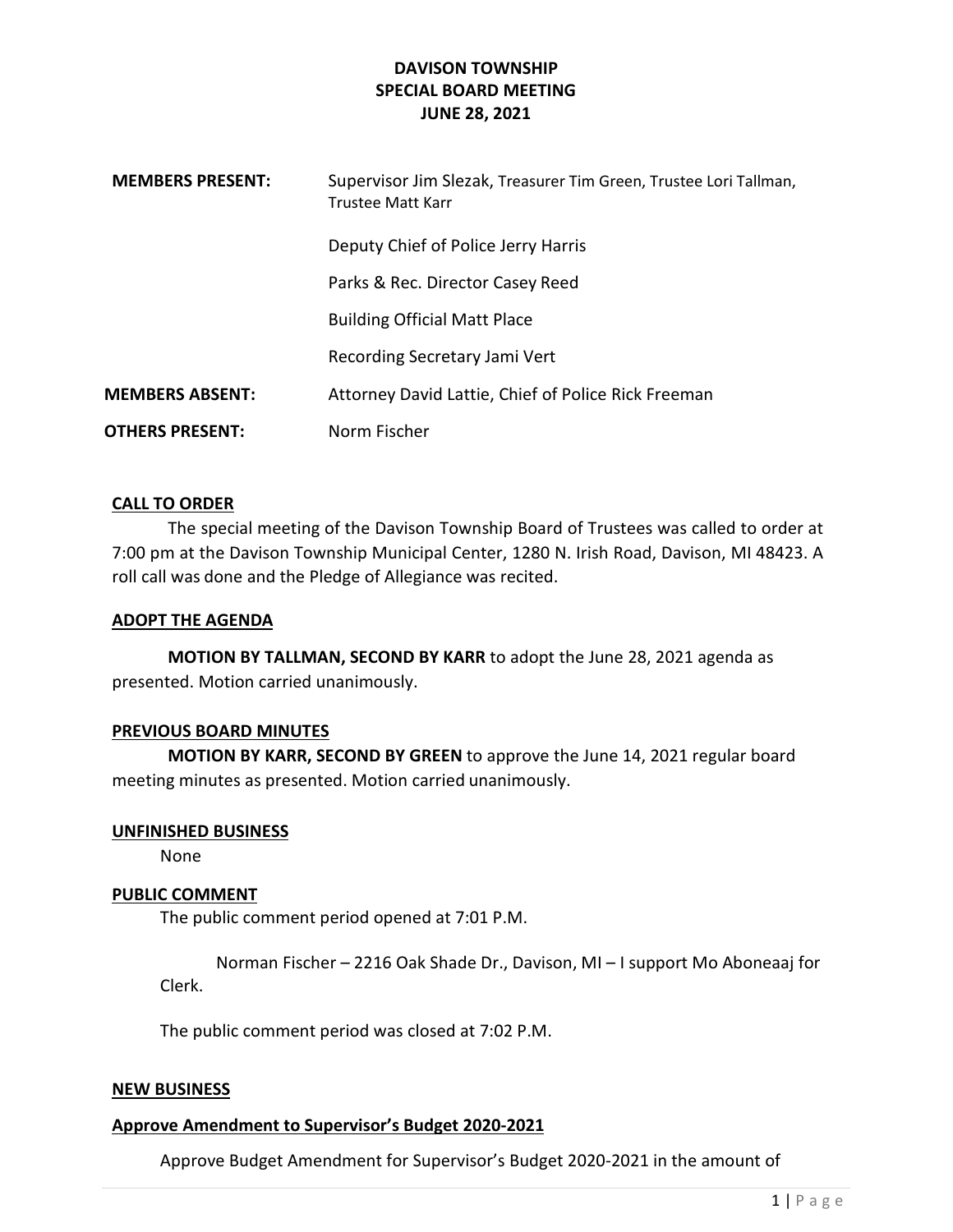\$41,447.01 for payout of Rhonda Clark.

MOTION BY TALLMAN, SECOND BY KARR to approve Budget Amendment for Supervisor's Budget for 2020-2021 in the amount of \$41,447.01. Roll Call; Tallman – yes; Karr – yes; Green – yes; Slezak – yes. Motion carried unanimously.

### Approve POLC Wage Contract

 Agreement between Davison Township ("the Township") and Police Officers Labor Council ("the Union") that, in tentative settlement of all under negotiation, the parties bargaining teams agree, and agree to recommend ratification to their respective principals.

MOTION BY KARR, SECOND BY TALLMAN to approve POLC Wage Contract. Roll Call; Tallman – yes; Karr – yes; Green – yes; Slezak – yes. Motion carried unanimously.

## Approve Property and Liability Insurance up for renewal for 2021-2022

 Tallman – didn't have enough time to look it over; coverage was better in parts; while coverage in some areas were of concern; loss of rents is a little under; accounts receivable is a little under; old policy lumps some together; while new coverage does not; old policy has tree coverage; huge concern with one of the cemeteries with trees; cannot support the new policy;

Brian S – loss of rents are premises for what you rent out; we can boost it up

Tallman – accounts receivable

Brian S – to restore records; we can bump up any number

 Tallman – we have not had enough time to look it over completely; some areas of coverage we currently don't have

Brian S – value of the police cars

Tallman – bridges don't believe we have all of them

Brian S – pedestrian bridges

Tallman – concerns of the gaps

 Brian S – we don't have to strictly go by schedules; total in value it will be covered as long as it is in within the total in value

 Tallman – don't have the policy per say; couldn't make sure we have similar or better coverage; don't think I could support at this time

Brian S – we use \$40K for the vehicle; and \$15k for the equipment

Green – what are the chances that loss of income would be that high

Brian S – for loss of income; do you rent out premises; how much do you receive for them

Reed – not \$100K in rent outs

Green – how much do we save; we put this out to bid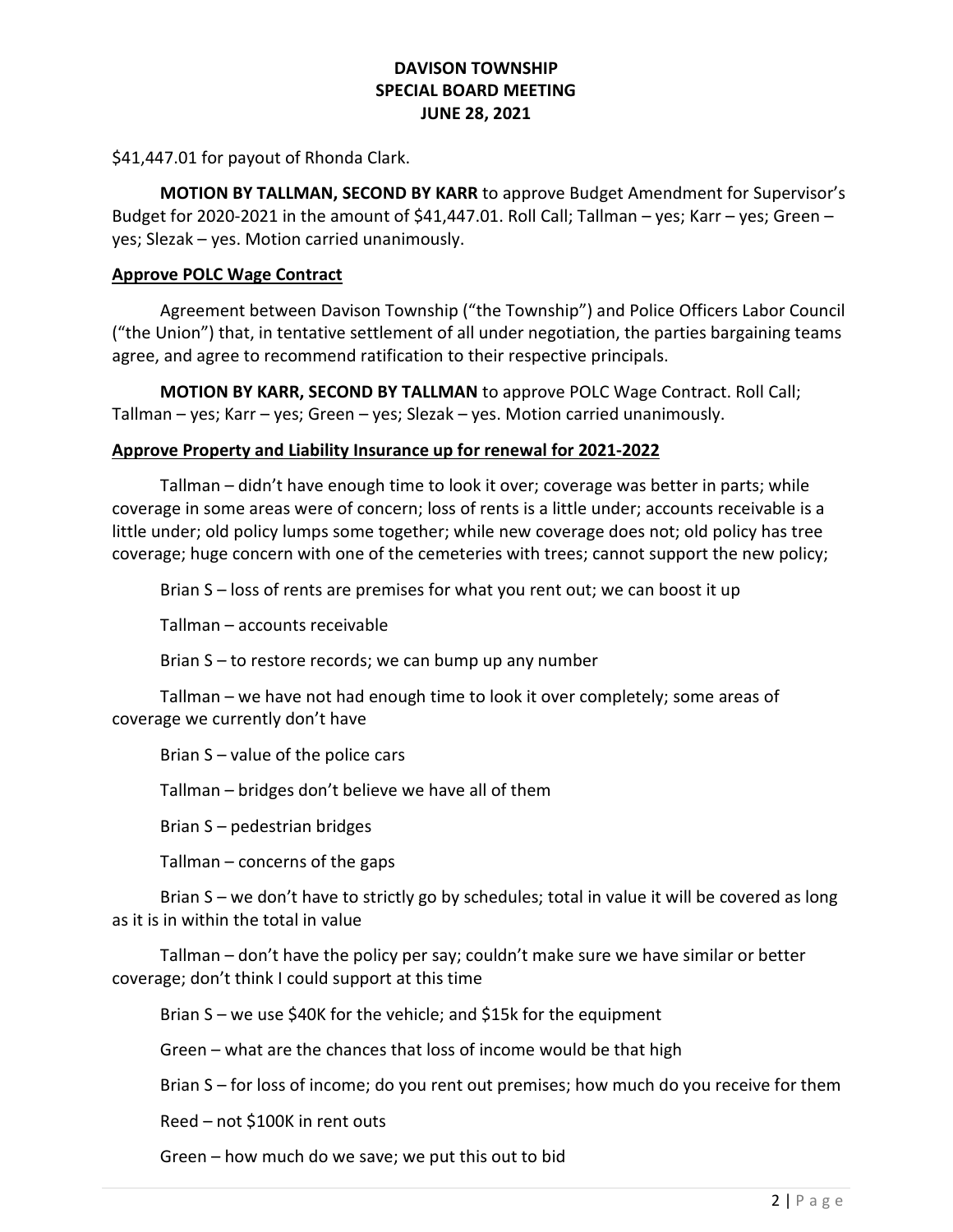MOTION BY SLEZAK, SECOND BY GREEN to approve the Property and Liability Insurance up for renewal for 2021-2022. Roll Call; Green – yes; Slezak – yes; Karr – yes; Tallman – no. Motion carried.

### Approve Medstar, Inc. Contract for Emergency Medical Services

 Contract by and between Medstar, Inc., a Michigan Corporation, hereinafter referred to as "Medstar", with its registered and principal office at 380 N. Gratiot, Clinton Township, Michigan, and the City of Davison, a Michigan municipality, with offices at 200 E. Flint Street, Davison, Michigan, and Davison Township, a Michigan Township, with offices at 1280 N. Irish Road, Davison, Michigan, and Richfield Township, a Michigan Township, with offices at 5381 N. State Road, Davison, Michigan, hereinafter collectively referred to as "the Communities."

 Chief Flewelling Davison-Richfield Fire – brief history; Genesee County 911 has not honored municipal contracts with EMS providers for variety of reasons; encourage local contract with other municipal; Genesee County is facing a serve EMS shortage for a variety of reasons; tried to convince the Genesee County Commissioners to make changes to reform the system; Genesee County 911 has amended their policy to allow other municipal agreement; no cost; you will see and ambulance at your house within 8 minutes 59 seconds; around the clock coverage; performance based contract; based on need and adjust; to provide service to the community; the system we have had before was cut throat; did not make sense before; response time reports; see what is working and not working; accountable to our residents; does not cost residents

Slezak – one thing that is good is we will not lose service time

Tallman – do you know what our current response time is right now

Chief – it has been at least 20-30 minutes; not 100% sure

 MOTION BY SLEZAK, SECOND BY KARR to approve Medstar, Inc. Contract for Emergency Medical Services. Roll Call; Tallman – yes; Karr – yes; Slezak -yes; Green – yes. Motion carried unanimously.

## Approve Budget for 2021-2022

 Budget workshop we went through at earlier workshop; made some minor changes; went through line items; \$20K for new website; fillable forms; dropped the parks \$175K to \$100K; put the \$75K back in the general fund; road commission went up; federal government pushing projects up a year; fixing up streets; widen Irish Rd all the way out to Lippincott; Lapeer Road widen just over the bridge to put a left-hand turn lane; done with a safety grant; will not go down to M-15

MOTION BY KARR, SECOND BY GREEN to adopt the Budget for 2021-2022. Roll Call; Tallman – yes; Karr – yes; Green – yes; Slezak – yes. Motion carried unanimously.